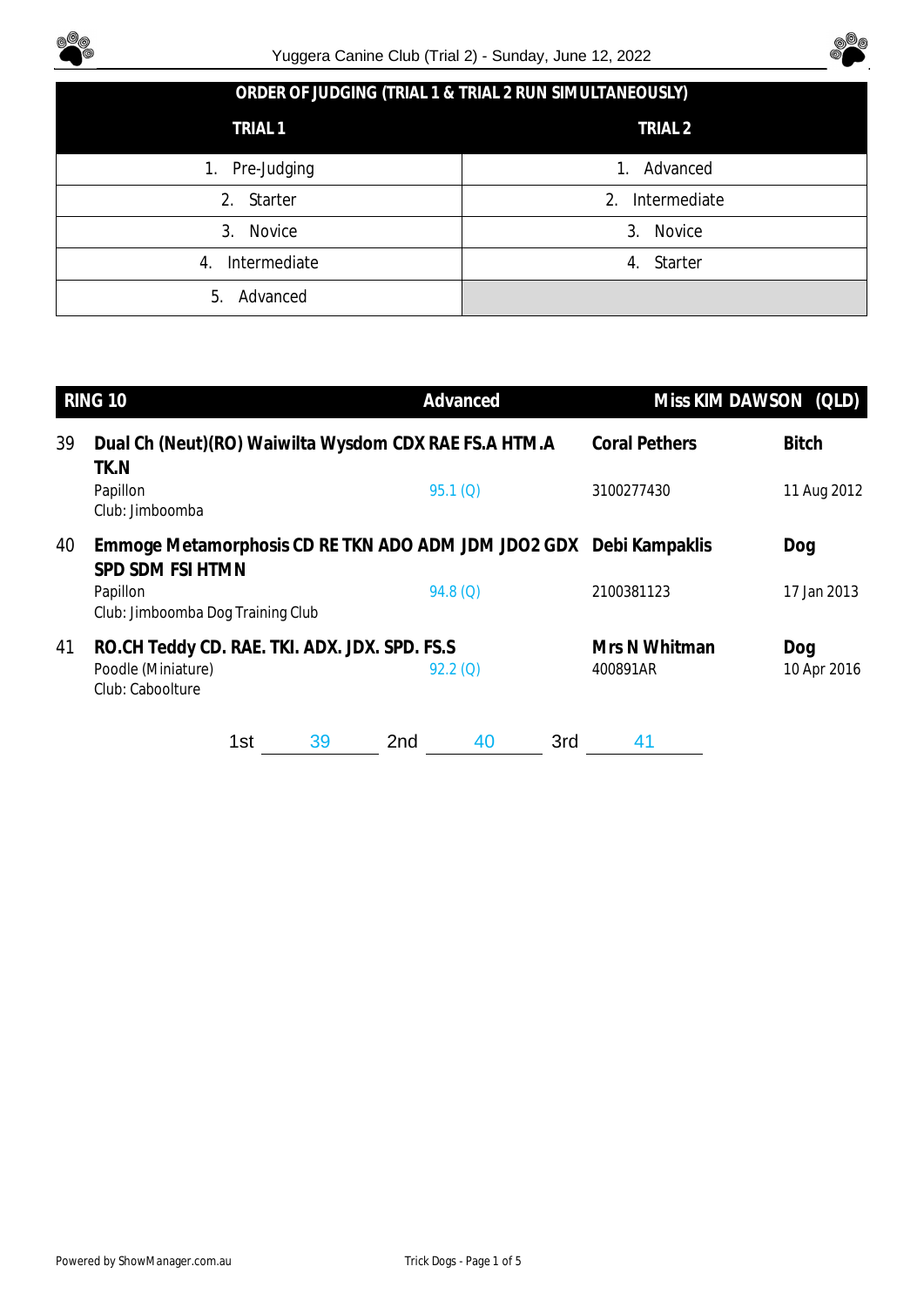



|    | RING 10                                                                                          | Intermediate          | Miss KIM DAWSON (QLD)                   |                             |
|----|--------------------------------------------------------------------------------------------------|-----------------------|-----------------------------------------|-----------------------------|
| 31 | Trix<br>Australian Cattle Dog<br>Club:                                                           | 74.1(0)               | Nicki Miller<br>400929AR                | Dog<br>27 Sep 2016          |
| 32 | <b>Chloe TKN</b><br><b>Border Collie</b><br>Club: Jimboomba                                      | 79.1(0)               | Rosemarie Worthington Bitch<br>401037AR | 14 Oct 2017                 |
| 33 | Kalkite The Mechanic RN TKN HTMS JDX SD GD<br>Papillon<br>Club: Gold Coast Obedience Club        | W/D                   | Debi Kampaklis<br>2100455396            | Dog<br>25 May 2016          |
| 34 | <b>KAROJENBE SHIRAZZ</b><br>Yorkshire Terrier<br>Club: GCDOTC                                    | 76.9 (Q)              | Junko Ochiai<br>4100346878              | <b>Bitch</b><br>04 Nov 2020 |
| 35 | ROCH QUAILPOINT WISK CD RAE TKN<br><b>English Setter</b><br>Club:                                | <b>ABS</b>            | <b>B.Wilson/A White</b><br>2100411104   | <b>Bitch</b><br>08 Nov 2013 |
| 36 | <b>INDIANAJONES TK.N FS.S</b><br><b>Border Collie</b><br>Club: Yuggera Canine Club               | <b>ABS</b>            | Ann Shannon<br>400824AR                 | Dog<br>29 Jan 2016          |
| 37 | Lexi (ARH) CD RN ADX JDX SPDX JDO HNAS HSAd ET SD TKN<br><b>Border Collie</b><br>Club: Jimboomba | 70.2(Q)               | <b>Elizabeth Cottle</b><br>400666AR     | <b>Bitch</b><br>01 Jul 2012 |
| 38 | Ch Allclarity All Or Nothing JD AD SD GD SPDX TKN<br><b>Border Collie</b><br>Club:               | 63.5 (NQ)             | Moira Bruce<br>7100029527               | Dog<br>22 Apr 2013          |
|    | 32<br>1st                                                                                        | 2 <sub>nd</sub><br>34 | 3rd<br>31                               |                             |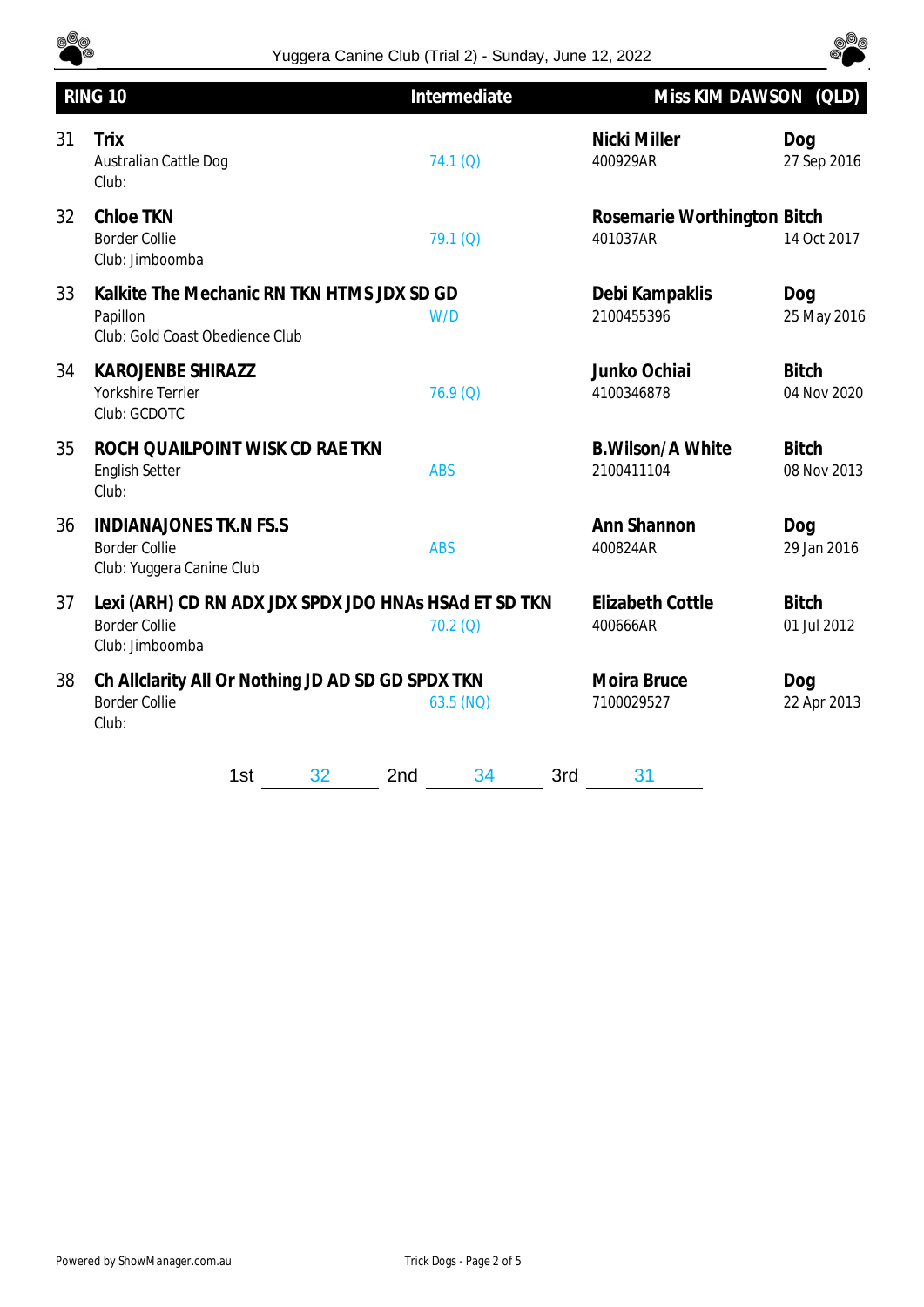

## Yuggera Canine Club (Trial 2) - Sunday, June 12, 2022



|    | <b>RING 10</b>                                                                                               | Novice     | Miss KIM DAWSON (QLD)               |                             |
|----|--------------------------------------------------------------------------------------------------------------|------------|-------------------------------------|-----------------------------|
| 18 | Anluan Pseudo Nym At Blagora<br><b>Irish Terrier</b><br>Club: Jimboomba DTC                                  | 73.6(Q)    | Rachel Bulloch<br>6100121363        | <b>Bitch</b><br>30 Jan 2020 |
| 19 | Neut Ch. Cobalt Pride of Erin RE. FS.I. HTM.N. SPD TK.S<br>Cocker Spaniel<br>Club:                           | $77.2$ (Q) | Janet Richmond<br>4100284053        | <b>Bitch</b><br>05 Dec 2016 |
| 20 | Ch Callicoma Vixen RA TKS<br>Australian Kelpie<br>Club:                                                      | $78.3$ (Q) | Mandy Sansom<br>2100461630          | <b>Bitch</b><br>10 Oct 2016 |
| 21 | Sidwell The Last DJ<br>Welsh Corgi (Pembroke)<br>Club: pine rivers                                           | $74.3$ (Q) | Dorothy McKay<br>4100198652         | Dog<br>23 Mar 2011          |
| 22 | Ch. Tazlon Edward Winslow RN, JD, GD, FS.S. TK.S. TD.<br>Welsh Springer Spaniel<br>Club: Nanango Kennel Club | 71.8(Q)    | Janet Richmond<br>7100035581        | Dog<br>29 Jan 2016          |
| 23 | Agislepaws Blu Ribbonshowstopa<br><b>Border Collie</b><br>Club: Jimboomba DTC                                | W/D        | Rachel Bulloch<br>4100247290        | Dog<br>28 Jul 2014          |
| 24 | N Ch Kesdar Skies the Limit RE CDX TK(S)<br>Boxer<br>Club: Ipswich                                           | $73.5$ (Q) | <b>Shirley Davies</b><br>3100320366 | Dog<br>12 Mar 2015          |
| 25 | CH. Oakspur Mystic Knight RA. HTM.N. FS.S. TK.S<br><b>English Springer Spaniel</b><br>Club:                  | DQ (foul)  | Janet Richmond<br>4100284951        | Dog<br>23 Dec 2016          |
| 26 | Agislepaws Doubletrublephoenix<br><b>Border Collie</b><br>Club: Jimboomba DTC                                | 71.0(Q)    | Rachel Bulloch<br>4100220120        | <b>Bitch</b><br>04 Oct 2012 |
| 27 | Cookie<br>Associate<br>Club: NRK9 Sports Club                                                                | 67.6(Q)    | Deborah Deckys<br>202531AR          | <b>Bitch</b><br>15 May 2017 |
| 28 | Habanero Arathorn Eleszar TD TKS SWN                                                                         |            | Geoff and Julie                     | Dog                         |
|    | Hungarian Vizsla<br>Club: Gold Coast                                                                         | 76.1 (Q)   | McCombe<br>4100330032               | 28 Nov 2019                 |
| 29 | Ben<br><b>Border Collie</b><br>Club:                                                                         | 74.6(Q)    | <b>Susanne Davis</b><br>400970AR    | Dog<br>01 Sep 2013          |
| 30 | Royalborda Star Lord Rocket<br><b>Border Collie</b><br>Club:                                                 | 71.8(Q)    | Mrs C Peters<br>4100317720LR        | Dog<br>21 Feb 2019          |
|    | 1st<br>20<br>2nd                                                                                             | 19<br>3rd  | 28                                  |                             |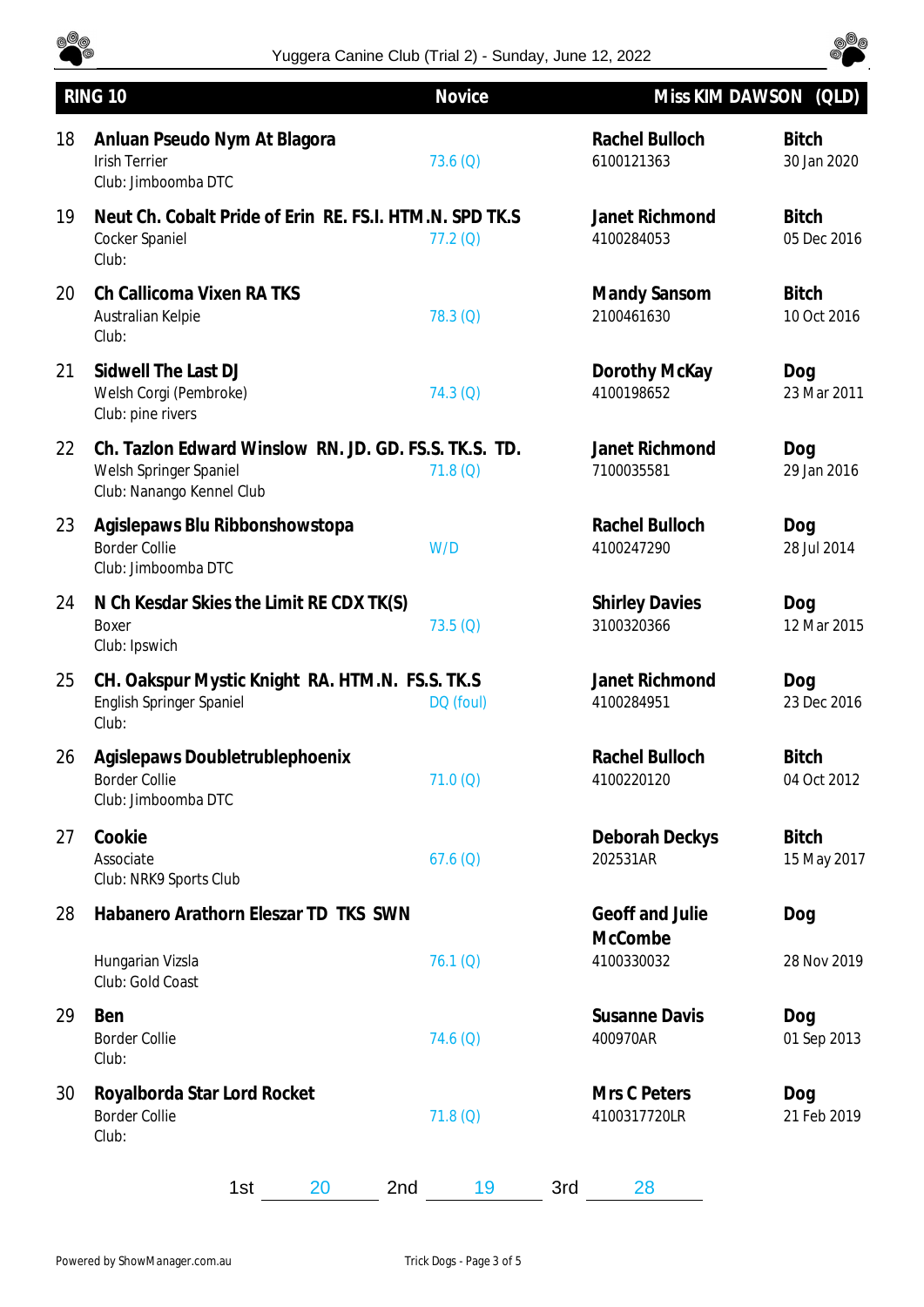

## Yuggera Canine Club (Trial 2) - Sunday, June 12, 2022



|                | <b>RING 10</b>                                                                         | <b>Starter</b> | Miss KIM DAWSON (QLD)                 |                             |
|----------------|----------------------------------------------------------------------------------------|----------------|---------------------------------------|-----------------------------|
| 1              | <b>Rulett Seame Soaring</b><br>Portuguese Water Dog<br>Club:                           | 59.0 $(Q)$     | Cathy Fuller<br>2100488161            | Dog<br>19 Dec 2017          |
| $\overline{2}$ | Spud JC<br>Associate<br>Club:                                                          | 52.9(Q)        | Ms L Koh<br>401123AR                  | Dog<br>25 Nov 2019          |
| 3              | Cooper RN, CCD<br><b>Border Collie</b><br>Club: Jimboomba                              | $59.2$ (Q)     | Rosemarie Worthington Dog<br>401045AR | 30 May 2018                 |
| 4              | AggieMac<br>Associate<br>Club:                                                         | <b>ABS</b>     | Elizabeth McDiarmid<br>401070AR       | <b>Bitch</b><br>08 Feb 2014 |
| 5              | Tantras Peppa Gorman<br>Pug<br>Club:                                                   | 56.0 (NQ)      | Natalie Gorman<br>4100290984          | <b>Bitch</b><br>18 Sep 2016 |
| $\overline{7}$ | <b>Redlineblue Desert Storm</b><br>Australian Cattle Dog<br>Club: CGDOTC               | 59.3 $(Q)$     | <b>Madison Bailey</b><br>4100335796   | Dog<br>22 Apr 2020          |
| 8              | Lieveling Gunslinger<br>Dachshund Miniature (Smooth Haired)<br>Club:                   | 58.3(0)        | Mrs. Tyla Sparks<br>4100321756        | Dog<br>10 May 2019          |
| 9              | <b>Ch Gamecall Flotide</b><br>Hungarian Vizsla<br>Club:                                | 59.3 $(Q)$     | J Hall & J Roberts<br>2100564300      | <b>Bitch</b><br>17 Apr 2021 |
| 10             | TSCh TCh Habanero Just Cruisin Vandor RN SWN<br>Hungarian Vizsla<br>Club: Gold Coast   | 59.8 $(Q)$     | J & G McCombe<br>4100236343           | Dog<br>09 Nov 2013          |
| 11             | <b>Borbern Break Free</b><br>Cavalier King Charles Spaniel<br>Club: Jimboomba          | 57.0(Q)        | Anita Groom<br>4100244531             | <b>Bitch</b><br>29 May 2014 |
| 13             | Ch.Soverenpark Jetaime<br>White Swiss Shepherd Dog<br>Club: Brisbane sporting Dog club | 57.6 $(Q)$     | <b>Breeze Hunter</b><br>3100389229    | <b>Bitch</b><br>08 Feb 2019 |
| 14             | Abwaj Gatodoyouwanttodance<br>Portuguese Water Dog<br>Club:                            | 58.1(0)        | Cathy Fuller<br>4100209042            | Dog<br>20 Dec 2011          |
| 15             | Halo<br><b>Border Collie</b><br>Club: DWDCQ                                            | <b>ABS</b>     | <b>MAREE FIELD</b><br>401093AR        | <b>Bitch</b><br>03 Sep 2019 |